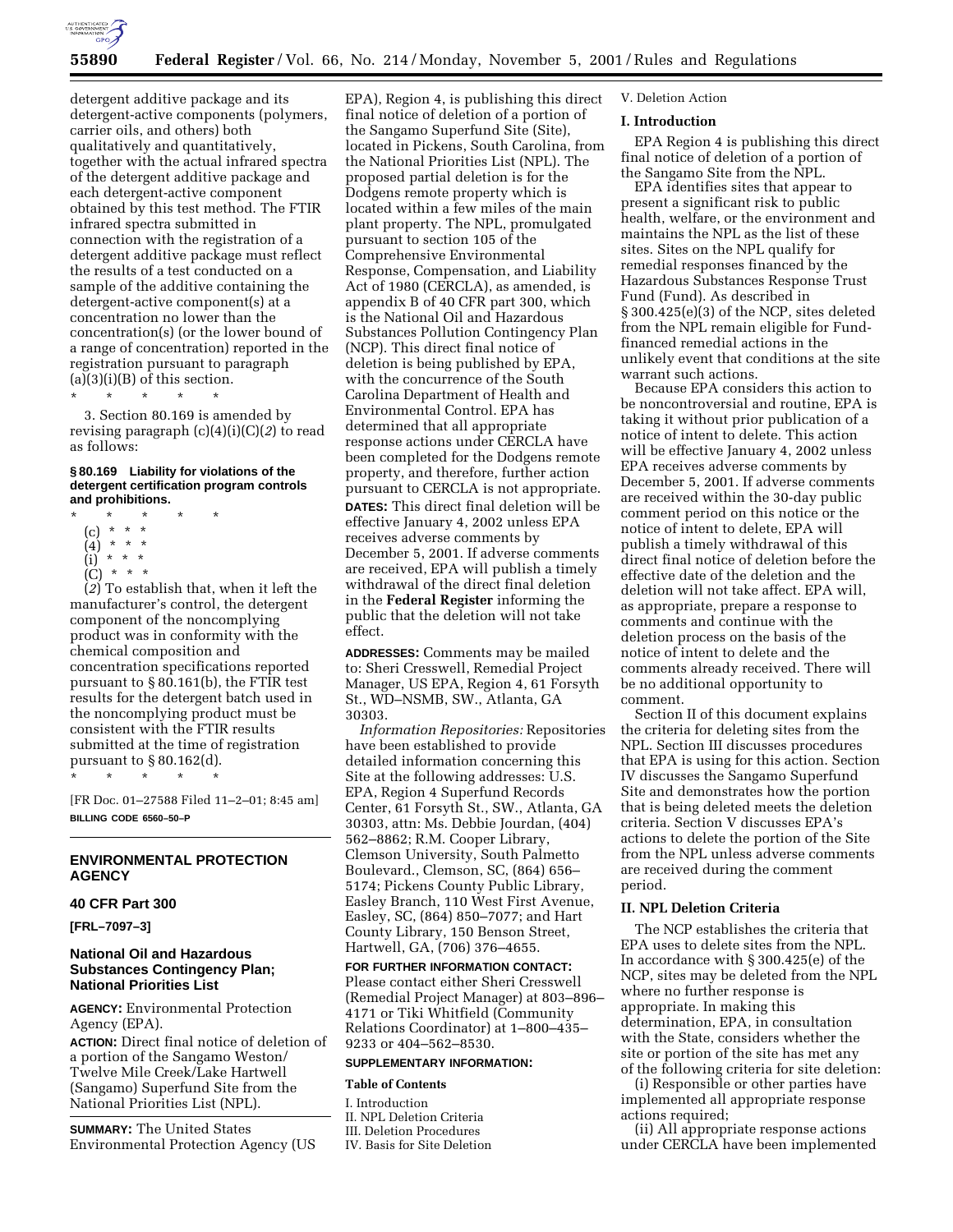and no further response actions are deemed necessary; or

(iii) The remedial investigation has determined that the release poses no significant threat to public health or the environment and, therefore, no remedial action is appropriate.

Even if a site is deleted from the NPL, where hazardous substances, pollutants, or contaminants remain at the deleted site above levels that allow for unlimited use and unrestricted exposure, CERCLA section 121(c), 42 U.S.C. 9621(c), requires that a subsequent review of the site be conducted at least every five years after the initiation of the remedial action at the deleted site to ensure that the action remains protective of public health and the environment. If new information becomes available which indicates a need for further action, EPA may initiate remedial actions. Whenever there is a significant release from a site deleted from the NPL, the deleted site may be restored to the NPL without the application of the hazard ranking system.

### **III. Deletion Procedures**

The following procedures apply to deletion of the portion of the Site:

(1) EPA Region 4 consulted with South Carolina on the deletion of the portion of the Site from the NPL prior to developing this direct final notice of deletion.

(2) The State concurs with the decision to delete a portion of the Sangamo Site.

(3) Concurrently with the publication of this direct final notice of deletion, the notice of intent to delete is published today in the ''Proposed Rules'' section of the **Federal Register** and the availability of this notice is being published in a major local newspaper of general circulation at or near the Site and is being distributed to appropriate federal, state, and local government officials and other interested parties. The newspaper notice announces the 30-day public comment period concerning the notice of intent to delete a portion of the site from the NPL.

(4) The EPA placed copies of documents supporting the deletion in the Site information repositories identified above.

(5) If adverse comments are received within the 30-day public comment period on this notice of intent to delete also published in today's **Federal Register**, EPA will publish a timely notice of withdrawal of this direct final notice of deletion before its effective date and will prepare a response to comments and continue with the deletion process on the basis of the

notice of intent to delete and the comments already received.

Partial deletion of a site from the NPL does not itself create, alter, or revoke any individual's rights or obligations. Deletion of a portion of a site from the NPL does not in any way alter EPA's right to take enforcement actions, as appropriate. The NPL is designed primarily for information purposes and to assist EPA management. As mentioned earlier, § 300.425(e)(30) of the NCP states that deletion of a site from the NPL does not preclude eligibility of the site for future Fundfinanced response actions, should future conditions warrant further actions.

## **IV. Basis for Partial Site Deletion**

The following Site summary provides EPA's rationale for the partial deletion of this Site from the NPL.

The Sangamo site (Site) is located in Pickens County, South Carolina. Sangamo Weston, Inc. owned and operated a capacitor manufacturing plant in Pickens, South Carolina from 1955 to 1987. In its manufacturing processes, Sangamo used dielectric fluids which contained several varieties of polychlorinated biphenyls (PCBs). PCBs reportedly enhanced the performance and durability of the fluids. Waste disposal practices from the Sangamo Plant included land-burial of off-specification capacitors and wastewater treatment sludges on the plant site and six satellite (remote) disposal areas within a 3-mile radius of the plant. The Dodgens property proposed for deletion is one of these areas. PCBs were also discharged with the effluent directly into Town Creek, which is a tributary of Twelvemile Creek. Twelvemile Creek is a major tributary of the 56,000 acre Lake Hartwell. As part of its overall strategy in addressing the Sangamo site, EPA split the site into two Operable Units. Operable Unit One (OU1) consists of the land-based source areas including the plant site and the six satellite disposal areas. OU2 addresses the sediment and biological impacts downstream of the land-based source areas.

The specific area associated with this partial delisting includes only a portion of the soils for OU1. The area proposed for delisting, the Dodgens property, has been the subject of previous investigations, and a clean-up action which removed contaminated soils from the property. The majority of the investigatory and remedial actions taken within the area targeted for partial delisting was performed under a Consent Decree, dated April 15, 1992.

A remedial investigation/feasibility study (RI/FS) was initiated by the

potentially responsible party (currently Schlumberger Resource Management Services, Inc. (Schlumberger)) in 1988, which showed soils to be primarily contaminated with PCBs, though VOCs and metals were also detected. The Record of Decision (ROD) was signed in December 1990 which stated that the contaminated soils would be treated by thermal desorption. The groundwater at the Dodgens remote property showed very low levels of contamination at the time of the remedial investigation. However, since 1993, sampling data has not shown any groundwater contamination. Therefore, the property does not pose a risk to human health or the environment and remedial action is not warranted for the groundwater.

Under a Consent Decree with Schlumberger signed in April 1992, the contaminated soils were excavated from all six of the remote properties between November 1993 and July 1994. The ROD stated that soils were to be excavated to 10 parts per million (ppm) PCBs for the remote properties (except for the ravine parts of the Nix and Welborn properties, which were to be excavated to 1 ppm), and to 25 ppm on the plant property. Sampling to confirm the effectiveness of the waste removal efforts showed that the performance standards were achieved for the Plant site. Sampling also showed that all the remote properties were actually cleaned up to less than 1 ppm. The excavated areas were then backfilled with clean soil. Treatment of all contaminated soils (from the six remote properties, including the Dodgens property, and the plant property) by thermal desorption began in December 1995, and was completed in May 1997. Approximately 60,000 tons (40,000 cubic yards) of contaminated soils were treated to 2 ppm, and used as back fill on the Plant property. The cleanup level was confirmed through sampling of treated soils.

The remedial activities associated with removing contaminated soil within the area targeted for partial delisting at the Sangamo Site is considered a permanent remedy. No additional treatment of soils within this area will be necessary. As such, no operation and maintenance activities are necessary for this area. Because no hazardous substances, pollutants, or contaminants remain in the soils within the area targeted for partial delisting, no Five Year Review will be performed on this area.

## **V. Deletion Action**

EPA, in concurrence with the State of South Carolina Department of Health and Environmental Control, has